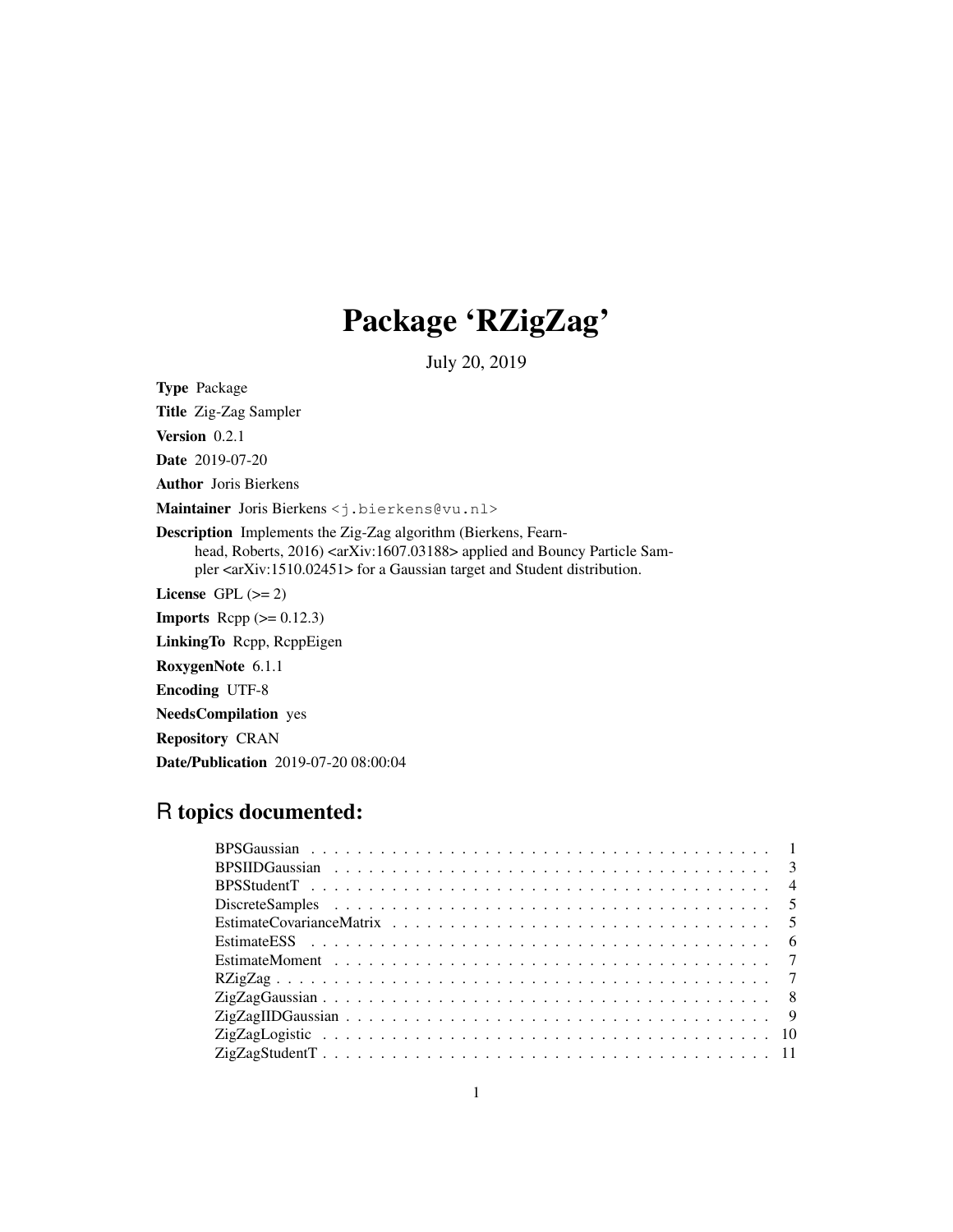BPSGaussian *BPSGaussian*

## Description

Applies the BPS Sampler to a Gaussian target distribution, as detailed in Bouchard-Côté et al, 2017. Assume potential of the form

$$
U(x) = (x - mu)^T V(x - mu)/2,
$$

i.e. a Gaussian with mean vector  $mu$  and covariance matrix  $inv(V)$ 

## Usage

```
BPSGaussian(V, mu, n_iter = -1L, finalTime = -1, x0 = numeric(0),
  v0 = numeric(0), refresh_rate = 1, unit_velocity = FALSE)
```
#### Arguments

| V              | the inverse covariance matrix (or precision matrix) of the Gaussian target distri-<br>bution.                                                                  |
|----------------|----------------------------------------------------------------------------------------------------------------------------------------------------------------|
| mu             | mean of the Gaussian target distribution                                                                                                                       |
| n iter         | Number of algorithm iterations; will result in the equivalent amount of skeleton<br>points in Gaussian case because no rejections are needed.                  |
| finalTime      | If provided and nonnegative, run the BPS sampler until a trajectory of continu-<br>ous time length final Time is obtained (ignoring the value of n_iterations) |
| x0             | starting point (optional, if not specified taken to be the origin)                                                                                             |
| v <sub>0</sub> | starting direction (optional, if not specified taken to be a random vector)                                                                                    |
|                | refresh rate lambda refresh                                                                                                                                    |
| unit velocity  |                                                                                                                                                                |
|                | TRUE indicates velocities uniform on unit sphere. FALSE (default) indicates                                                                                    |

TRUE indicates velocities uniform on unit sphere, FALSE (default) indicates standard normal velocities

#### Value

Returns a list with the following objects:

Times: Vector of switching times

Positions: Matrix whose columns are locations of switches. The number of columns is identical to the length of skeletonTimes. Be aware that the skeleton points themselves are NOT samples from the target distribution.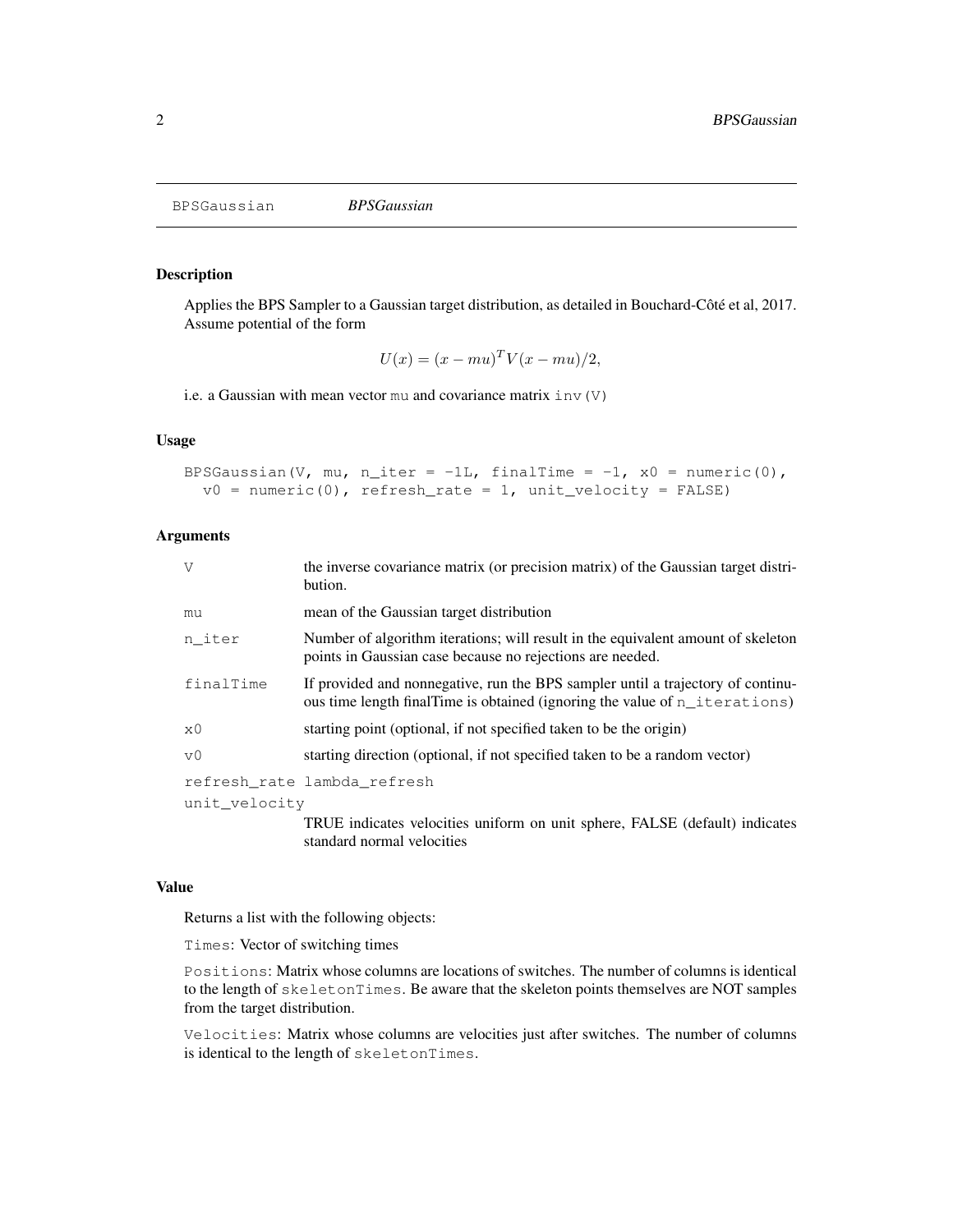## BPSIIDGaussian 3

#### Examples

```
V \leftarrow \text{matrix}(c(3,1,1,3), nrow=2)mu \leftarrow c(2, 2)x0 \leq -c(0,0)result <- BPSGaussian(V, mu, n_iter = 100, x0 = x0)
plot(result$Positions[1,], result$Positions[2,],type='l',asp=1)
```
BPSIIDGaussian *BPSIIDGaussian*

#### Description

Applies the Bouncy Particle Sampler to a IID Gaussian distribution

#### Usage

```
BPSIIDGaussian(variance, dim = 1L, n_iter = -1L, finalTime = -1,
  x0 = numeric(0), v0 = numeric(0), refresh_rate = 1,
  unit_velocity = FALSE)
```
## Arguments

| variance      | scalar indicating variance                                                                                                                                 |
|---------------|------------------------------------------------------------------------------------------------------------------------------------------------------------|
| dim           | dimension                                                                                                                                                  |
| n iter        | Number of algorithm iterations; will result in the equivalent amount of skeleton<br>points in Gaussian case because no rejections are needed.              |
| finalTime     | If provided and nonnegative, run the sampler until a trajectory of continuous<br>time length final Time is obtained (ignoring the value of $n$ iterations) |
| хO            | starting point (optional, if not specified taken to be the origin)                                                                                         |
| v0            | starting direction (optional, if not specified taken to be a random vector)                                                                                |
|               | refresh rate lambda refresh                                                                                                                                |
| unit velocity |                                                                                                                                                            |
|               | TRUE indicates velocities uniform on unit sphere, FALSE (default) indicates                                                                                |

#### Value

Returns a list with the following objects:

standard normal velocities

Times: Vector of switching times

Positions: Matrix whose columns are locations of switches. The number of columns is identical to the length of skeletonTimes. Be aware that the skeleton points themselves are NOT samples from the target distribution.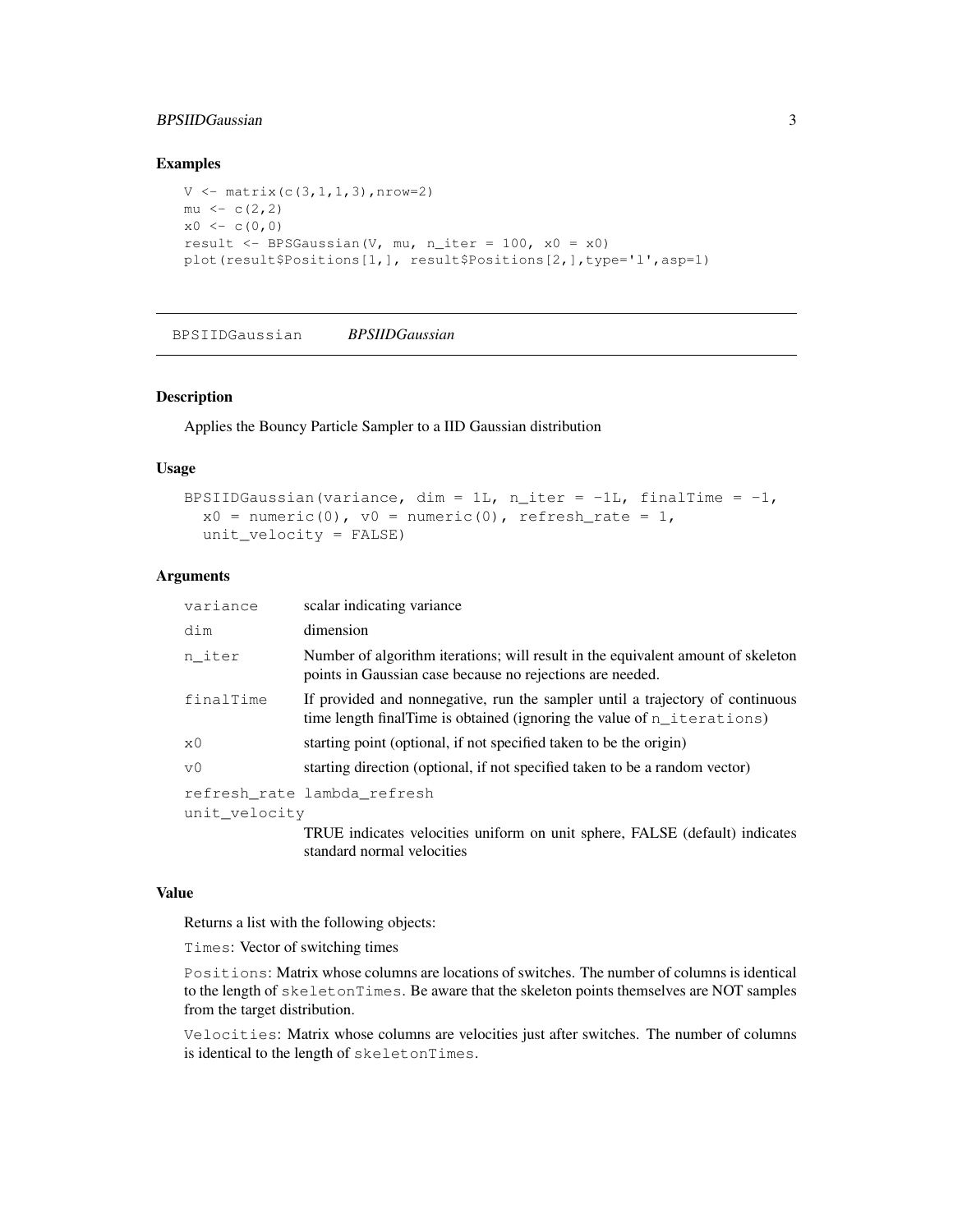## Examples

```
result <- BPSIIDGaussian(1, 2, 1000)
plot(result$Positions[2,], result$Positions[1,],type='l',asp=1)
```
BPSStudentT *BPSStudentT*

## Description

Applies the Zig-Zag Sampler to a Student T distribution (IID or spherically symmetric)

## Usage

```
BPSStudentT(dof, dim = 1L, n_iter = -1L, finalTime = -1,
  x0 = numeric(0), v0 = numeric(0), sphericallySymmetric = TRUE,
  refresh_rate = 1, unit_velocity = FALSE)
```
#### **Arguments**

| dof                  | scalar indicating degrees of freedom                                                                                                                       |  |
|----------------------|------------------------------------------------------------------------------------------------------------------------------------------------------------|--|
| dim                  | dimension                                                                                                                                                  |  |
| n_iter               | Number of algorithm iterations; will result in the equivalent amount of skeleton<br>points in Gaussian case because no rejections are needed.              |  |
| finalTime            | If provided and nonnegative, run the sampler until a trajectory of continuous<br>time length final Time is obtained (ignoring the value of $n$ iterations) |  |
| x0                   | starting point (optional, if not specified taken to be the origin)                                                                                         |  |
| V <sub>0</sub>       | starting direction (optional, if not specified taken to be a random vector)                                                                                |  |
| sphericallySymmetric |                                                                                                                                                            |  |
|                      | boolean. If false, sample iid Student T distribution, if true (default) sample<br>spherically summetric Student t dsitribution.                            |  |
|                      | refresh rate lambda refresh                                                                                                                                |  |
| unit velocity        |                                                                                                                                                            |  |
|                      | TRUE indicates velocities uniform on unit sphere, FALSE (default) indicates                                                                                |  |

#### Value

Returns a list with the following objects:

standard normal velocities

Times: Vector of switching times

Positions: Matrix whose columns are locations of switches. The number of columns is identical to the length of skeletonTimes. Be aware that the skeleton points themselves are NOT samples from the target distribution.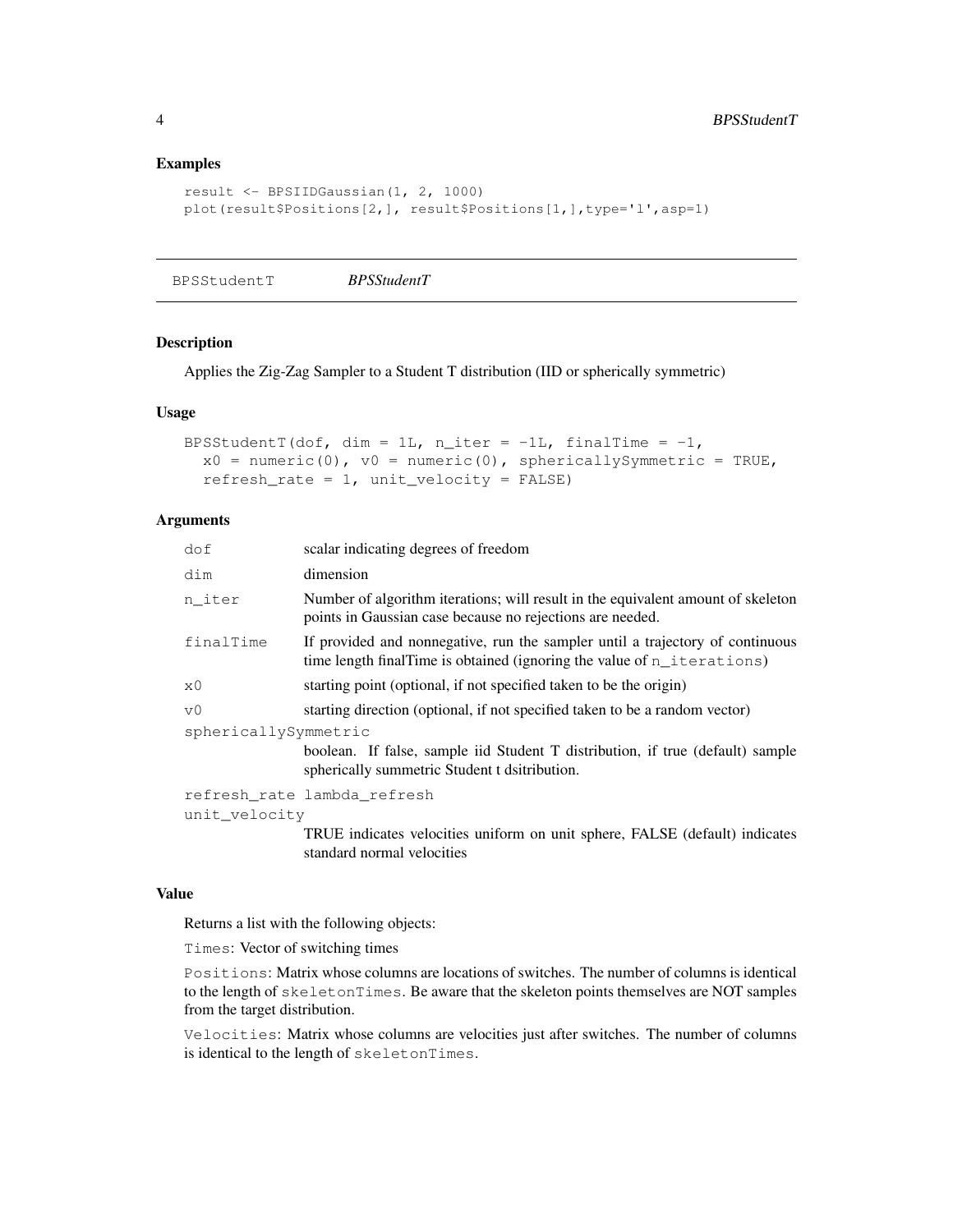## DiscreteSamples 5

## Examples

```
dim = 2dof = 4result <- BPSStudentT(dof, dim, n_iter=1000,sphericallySymmetric = TRUE)
plot(result$Positions[1,], result$Positions[2,],type='l',asp=1)
```
DiscreteSamples *DiscreteSamples*

#### Description

Extract discrete samples from a skeleton

## Usage

```
DiscreteSamples(skeletonList, n_samples, coordinate = -1L)
```
## Arguments

|            | skeletonList a piecewise deterministic skeleton (consisting of Times, Points and Velocities)<br>returned by a sampler |
|------------|-----------------------------------------------------------------------------------------------------------------------|
| n samples  | number of samples to obtain                                                                                           |
| coordinate | if specified, only obtain samples of the specified coordinate, otherwise obtain<br>samples of all coordinates         |

## Value

Returns a list containing the extracted samples and the times (on the continuous time scale) at which the samples are extracted

EstimateCovarianceMatrix

*EstimateCovarianceMatrix*

## Description

Estimates the covariance matrix of a piecewise deterministic skeleton

## Usage

```
EstimateCovarianceMatrix(skeletonList, coordinate = -1L,
  zeroMeans = FALSE)
```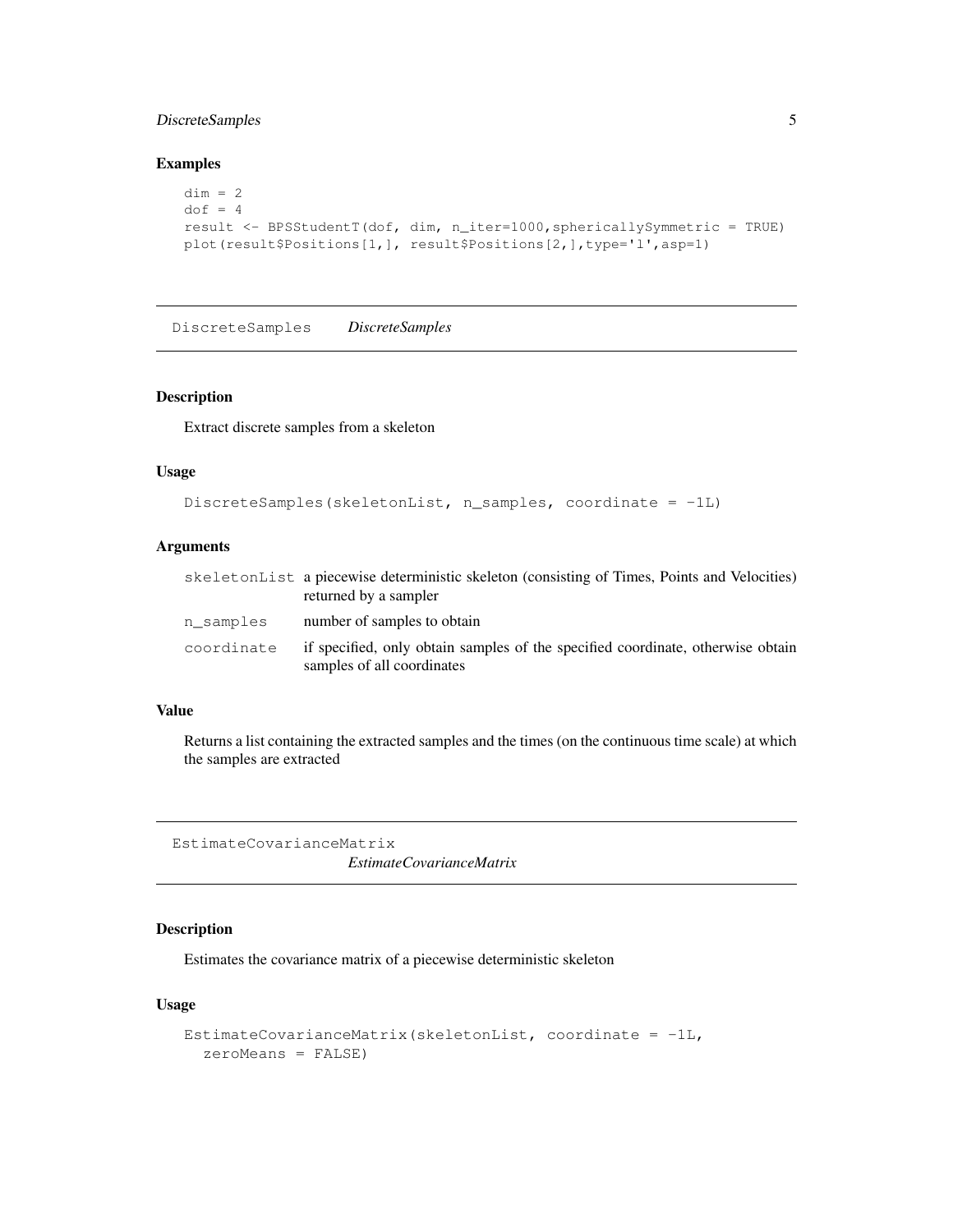## Arguments

|            | skeletonList a piecewise deterministic skeleton (consisting of Times, Points and Velocities)<br>returned by a sampler                |
|------------|--------------------------------------------------------------------------------------------------------------------------------------|
| coordinate | if specified, only estimate the variance of the specified coordinate, otherwise<br>estimate the covariance matrix of all coordinates |
| zeroMeans  | if TRUE do not estimate means but assume a centered distribution                                                                     |

## Value

Returns a list containing the estimated moment

EstimateESS *EstimateESS*

## Description

Estimates the effective sample size (ESS) of a piecewise deterministic skeleton

## Usage

```
EstimateESS(skeletonList, n_batches = 100L, coordinate = -1L,
  zeroMeans = FALSE)
```
## Arguments

|            | skeletonList a piecewise deterministic skeleton (consisting of Times, Points and Velocities)<br>returned by a sampler |
|------------|-----------------------------------------------------------------------------------------------------------------------|
| n batches  | optional argument indicating the number of batches to use in the batch means<br>estimation method                     |
| coordinate | if specified, only estimate the ESS of the specified coordinate, otherwise esti-<br>mate the ESS of all coordinates   |
| zeroMeans  | if TRUE do not estimate means but assume a centered distribution                                                      |

## Value

Returns a list containing the estimated asymptotic variance, ESS and estimated covariance matrix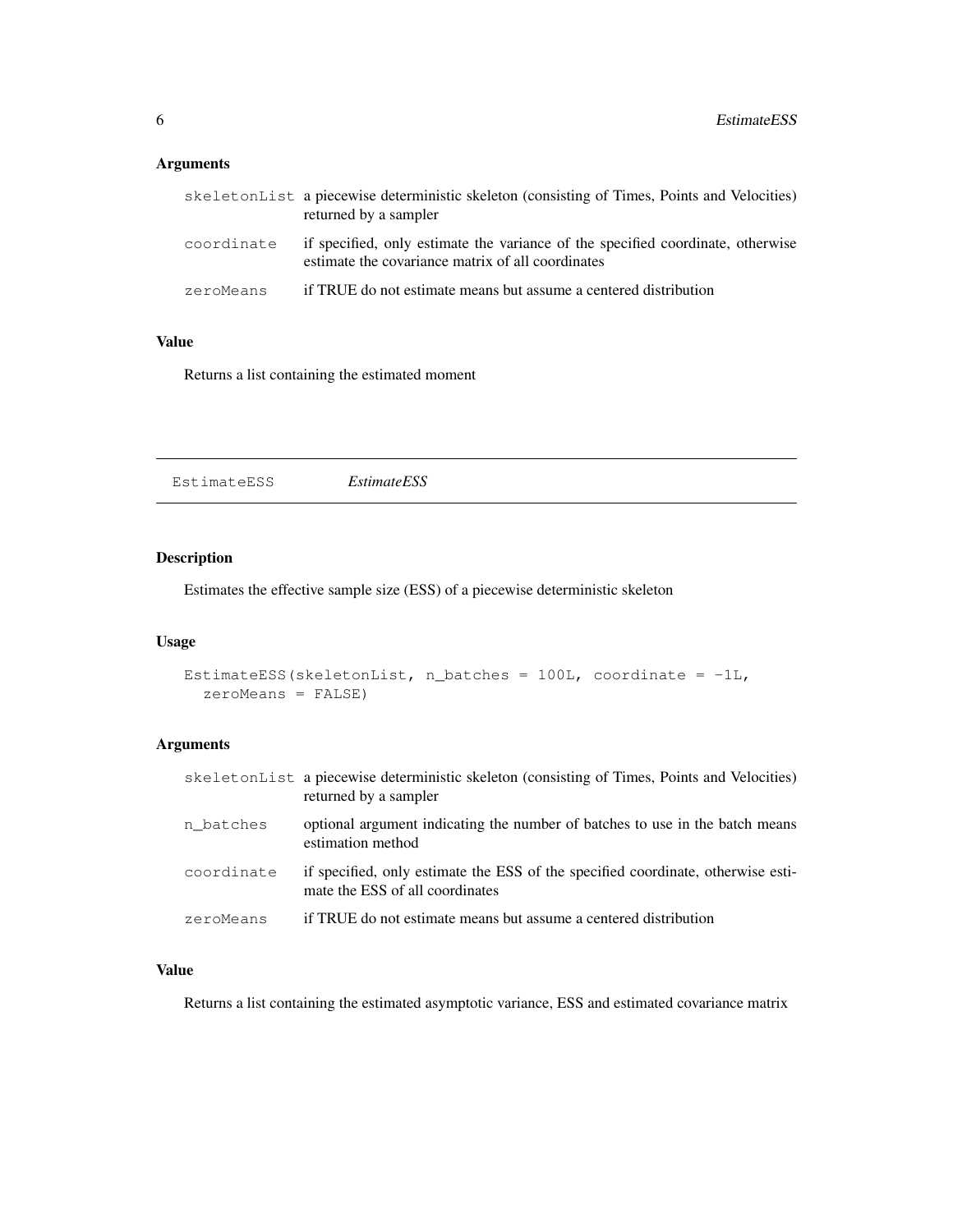EstimateMoment *EstimateMoment*

#### **Description**

Estimates the p-th moment of a piecewise deterministic skeleton

#### Usage

```
EstimateMoment(skeletonList, p, coordinate = -1L)
```
#### Arguments

|            | skeletonList a piecewise deterministic skeleton (consisting of Times, Points and Velocities)<br>returned by a sampler |
|------------|-----------------------------------------------------------------------------------------------------------------------|
| p          | moment to estimate                                                                                                    |
| coordinate | if specified, only estimate the ESS of the specified coordinate, otherwise esti-<br>mate the ESS of all coordinates   |

#### Value

Returns a list containing the estimated moment

RZigZag *RZigZag*

#### Description

Implements various piecewise deterministic Monte Carlo methods, including the Zig-Zag Sampler (Bierkens, Fearnhead, Roberts, 2019, https://arxiv.org/abs/1607.03188) and the Bouncy Particle Sampler (BPS, Bouchard-Côté et al., 2017, https://arxiv.org/abs/1510. 02451). Typical usage consists of first creating a "skeleton" consisting of "events", which can be used directly for plotting trajectories. The skeleton may be post-processed to extract information, such as as moment and covariance estimates, discrete samples at fixed time intervals along the trajectory, effective sample size and asymptotic variance.

#### Details

This package currently consists of the following functions for generating skeletons: ZigZagLogistic for logistic regression, ZigZagGaussian for multivariate Gaussian, ZigZagIIDGaussian for a IID Gaussian target using Zig-Zag, ZigZagStudentT for spherically symmetric or factorized Student-t distribution, BPSGaussian for multivariate Gaussian using BPS, BPSIIDGaussian for a IID Gaussian target using BPS, BPSStudentT for BPS applied to a spherically symmetric or factorized Student-t distribution. Furthermore the package contains the following functions for post-processing: EstimateESS (to estimate asymptotic variance and effective sample size for individual coordinates), EstimateMoment, EstimateCovarianceMatrix and DiscreteSamples.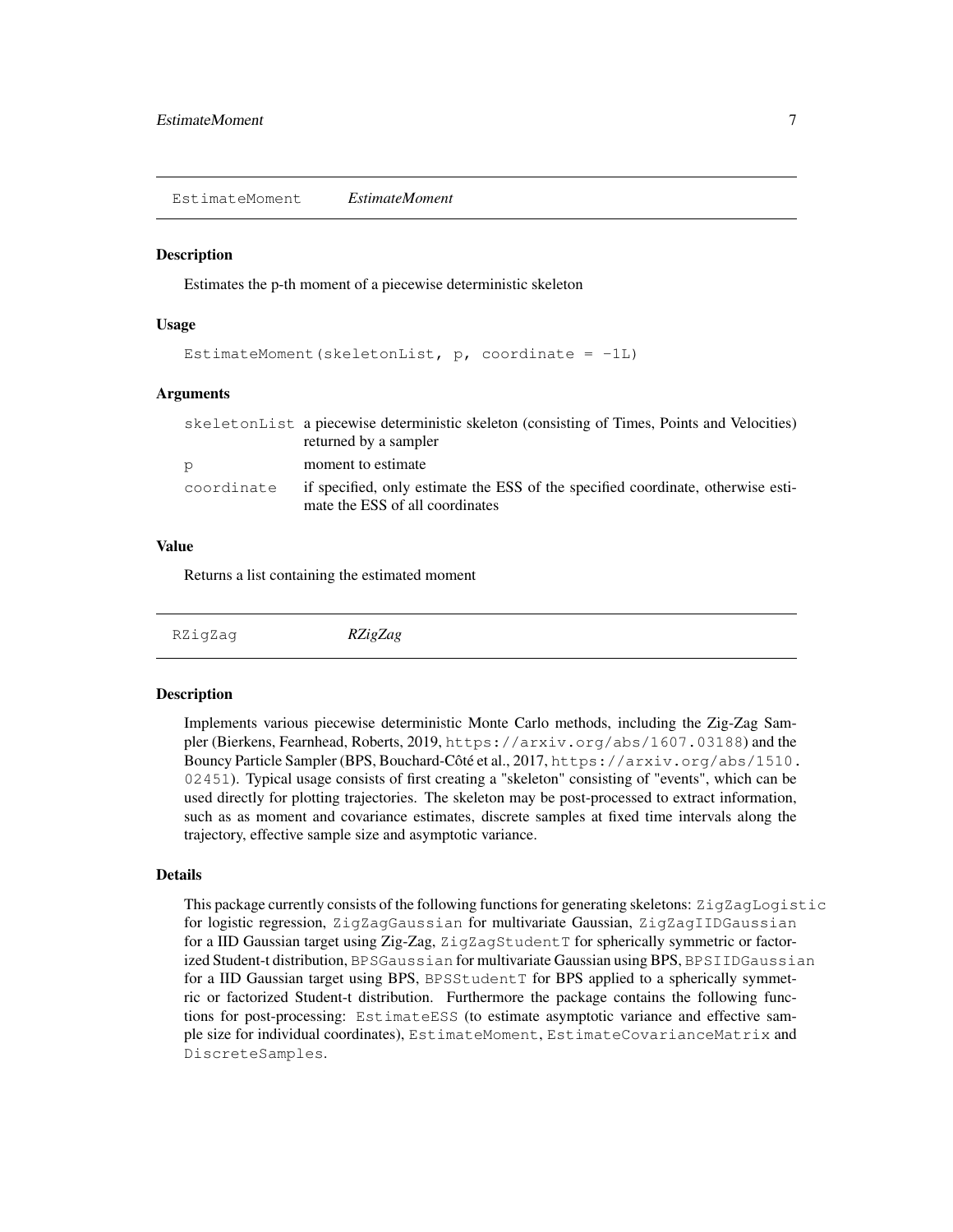## Author(s)

Joris Bierkens

With thanks to Matt Moores, https://mattstats.wordpress.com/, for his help in getting from C++ code to a CRAN-ready Rcpp based package.

ZigZagGaussian *ZigZagGaussian*

## Description

Applies the Zig-Zag Sampler to a Gaussian target distribution, as detailed in Bierkens, Fearnhead, Roberts, The Zig-Zag Process and Super-Efficient Sampling for Bayesian Analysis of Big Data, 2016. Assume potential of the form

$$
U(x) = (x - mu)^T V(x - mu)/2,
$$

i.e. a Gaussian with mean vector mu and covariance matrix  $inv(V)$ 

#### Usage

```
ZigZagGaussian(V, mu, n_iter = -1L, finalTime = -1, x0 = numeric(0),
 v0 = numeric(0)
```
## Arguments

| V          | the inverse covariance matrix (or precision matrix) of the Gaussian target distri-<br>bution.                                                              |
|------------|------------------------------------------------------------------------------------------------------------------------------------------------------------|
| mu         | mean of the Gaussian target distribution                                                                                                                   |
| n iter     | Number of algorithm iterations; will result in the equivalent amount of skeleton<br>points in Gaussian case because no rejections are needed.              |
| finalTime  | If provided and nonnegative, run the sampler until a trajectory of continuous<br>time length final Time is obtained (ignoring the value of $n$ iterations) |
| $\times 0$ | starting point (optional, if not specified taken to be the origin)                                                                                         |
| $\nabla$   | starting direction (optional, if not specified taken to be $+1$ in every component)                                                                        |

#### Value

Returns a list with the following objects:

Times: Vector of switching times

Positions: Matrix whose columns are locations of switches. The number of columns is identical to the length of skeletonTimes. Be aware that the skeleton points themselves are NOT samples from the target distribution.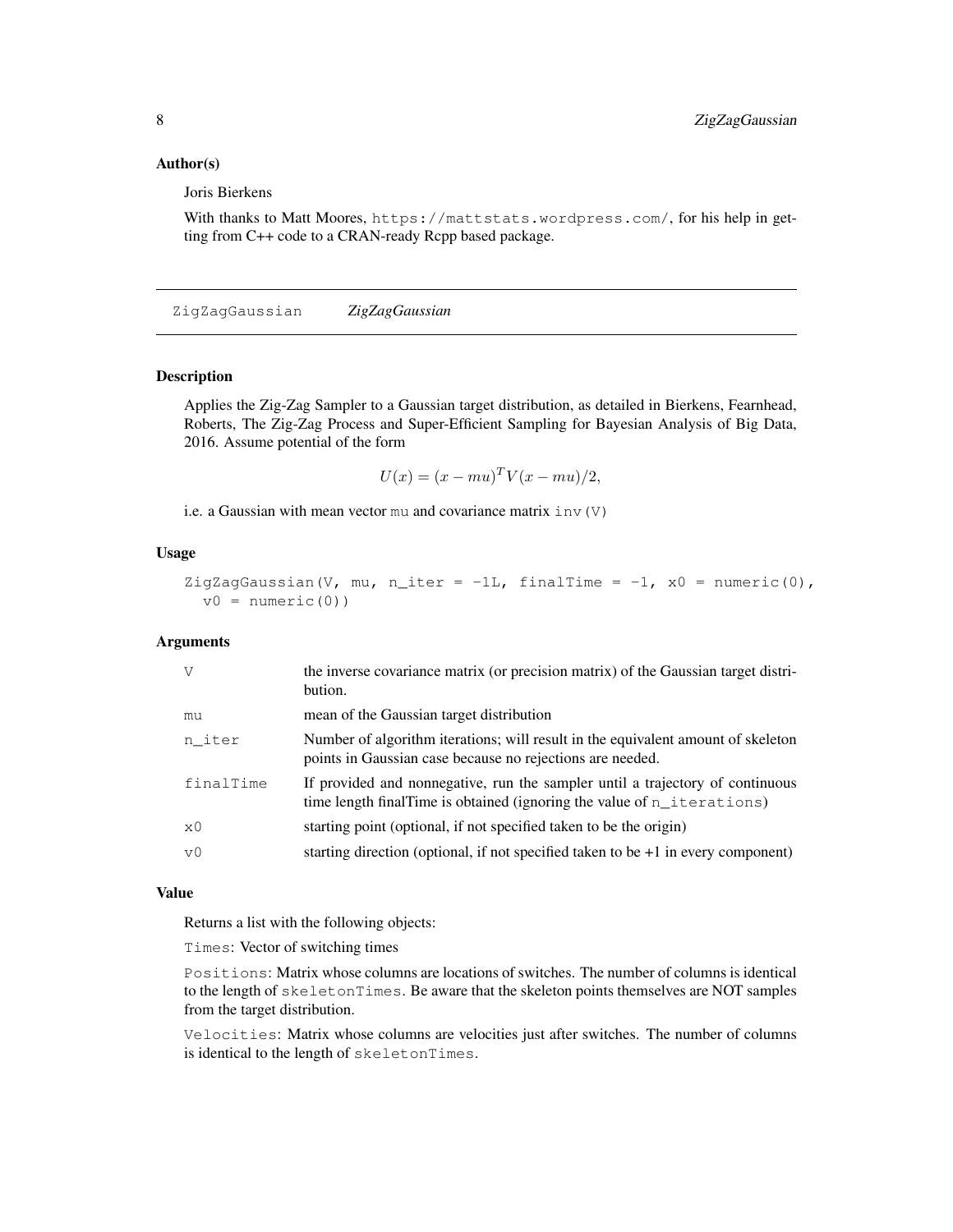## ZigZagIIDGaussian 9

### Examples

```
V \leftarrow \text{matrix}(c(3,1,1,3), nrow=2)mu \leftarrow c(2, 2)result <- ZigZagGaussian(V, mu, 100)
plot(result$Positions[1,], result$Positions[2,],type='l',asp=1)
```
ZigZagIIDGaussian *ZigZagIIDGaussian*

## Description

Applies the Zig-Zag Sampler to a IID Gaussian distribution

#### Usage

```
ZigZagIIDGaussian(variance, dim = 1L, n_iter = -1L, finalTime = -1,
 x0 = numeric(0), v0 = numeric(0))
```
## Arguments

| variance       | scalar indicating variance                                                                                                                                 |
|----------------|------------------------------------------------------------------------------------------------------------------------------------------------------------|
| dim            | dimension                                                                                                                                                  |
| n iter         | Number of algorithm iterations; will result in the equivalent amount of skeleton<br>points in Gaussian case because no rejections are needed.              |
| finalTime      | If provided and nonnegative, run the sampler until a trajectory of continuous<br>time length final Time is obtained (ignoring the value of $n$ iterations) |
| x0             | starting point (optional, if not specified taken to be the origin)                                                                                         |
| v <sub>0</sub> | starting direction (optional, if not specified taken to be $+1$ in every component)                                                                        |

## Value

Returns a list with the following objects:

Times: Vector of switching times

Positions: Matrix whose columns are locations of switches. The number of columns is identical to the length of skeletonTimes. Be aware that the skeleton points themselves are NOT samples from the target distribution.

Velocities: Matrix whose columns are velocities just after switches. The number of columns is identical to the length of skeletonTimes.

#### Examples

```
result <- ZigZagIIDGaussian(1, 2, 1000)
plot(result$Positions[2,], result$Positions[1,],type='l',asp=1)
```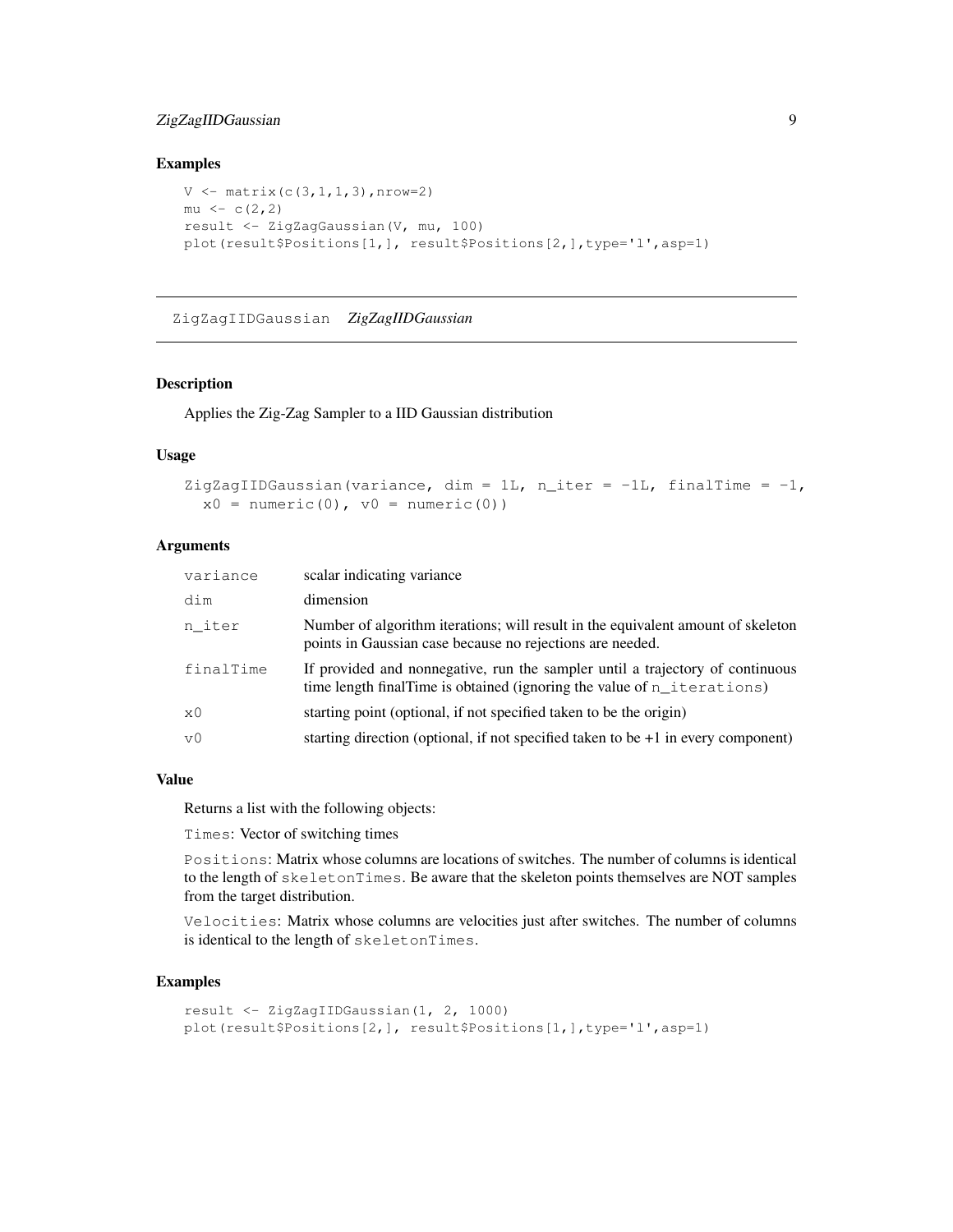ZigZagLogistic *ZigZagLogistic*

#### **Description**

Applies the Zig-Zag Sampler to logistic regression, as detailed in Bierkens, Fearnhead, Roberts, The Zig-Zag Process and Super-Efficient Sampling for Bayesian Analysis of Big Data, 2019.

#### Usage

```
ZigZagLogistic(dataX, dataY, n_iter = -1L, finalTime = -1,
  x0 = numeric(0), v0 = numeric(0), cv = FALSE)
```
## Arguments

| dataX          | Design matrix containing observations of the independent variables x. The i-th<br>row represents the i-th observation with components $x_i$ , 1, , $x_i$ , 1, d. |
|----------------|------------------------------------------------------------------------------------------------------------------------------------------------------------------|
| dataY          | Vector of length n containing 0, 1-valued observations of the dependent variable<br>у.                                                                           |
| n iter         | Number of algorithm iterations; will result in the equivalent amount of skeleton<br>points in Gaussian case because no rejections are needed.                    |
| finalTime      | If provided and nonnegative, run the sampler until a trajectory of continuous<br>time length final Time is obtained (ignoring the value of $n$ iterations)       |
| x0             | starting point (optional, if not specified taken to be the origin)                                                                                               |
| V <sub>0</sub> | starting direction (optional, if not specified taken to be $+1$ in every component)                                                                              |
| <b>CV</b>      | optional boolean to indicate the use of subsampling with control variates                                                                                        |

#### Value

Returns a list with the following objects:

Times: Vector of switching times

Positions: Matrix whose columns are locations of switches. The number of columns is identical to the length of skeletonTimes. Be aware that the skeleton points themselves are NOT samples from the target distribution.

Velocities: Matrix whose columns are velocities just after switches. The number of columns is identical to the length of skeletonTimes.

#### Examples

```
require("RZigZag")
generate.logistic.data <- function(beta, n.obs) {
  dim <- length(beta)
  dataX <- cbind(rep(1.0,n.obs), matrix(rnorm((dim -1) \star n.obs), ncol = dim -1));
  vals <- dataX %*% as.vector(beta)
```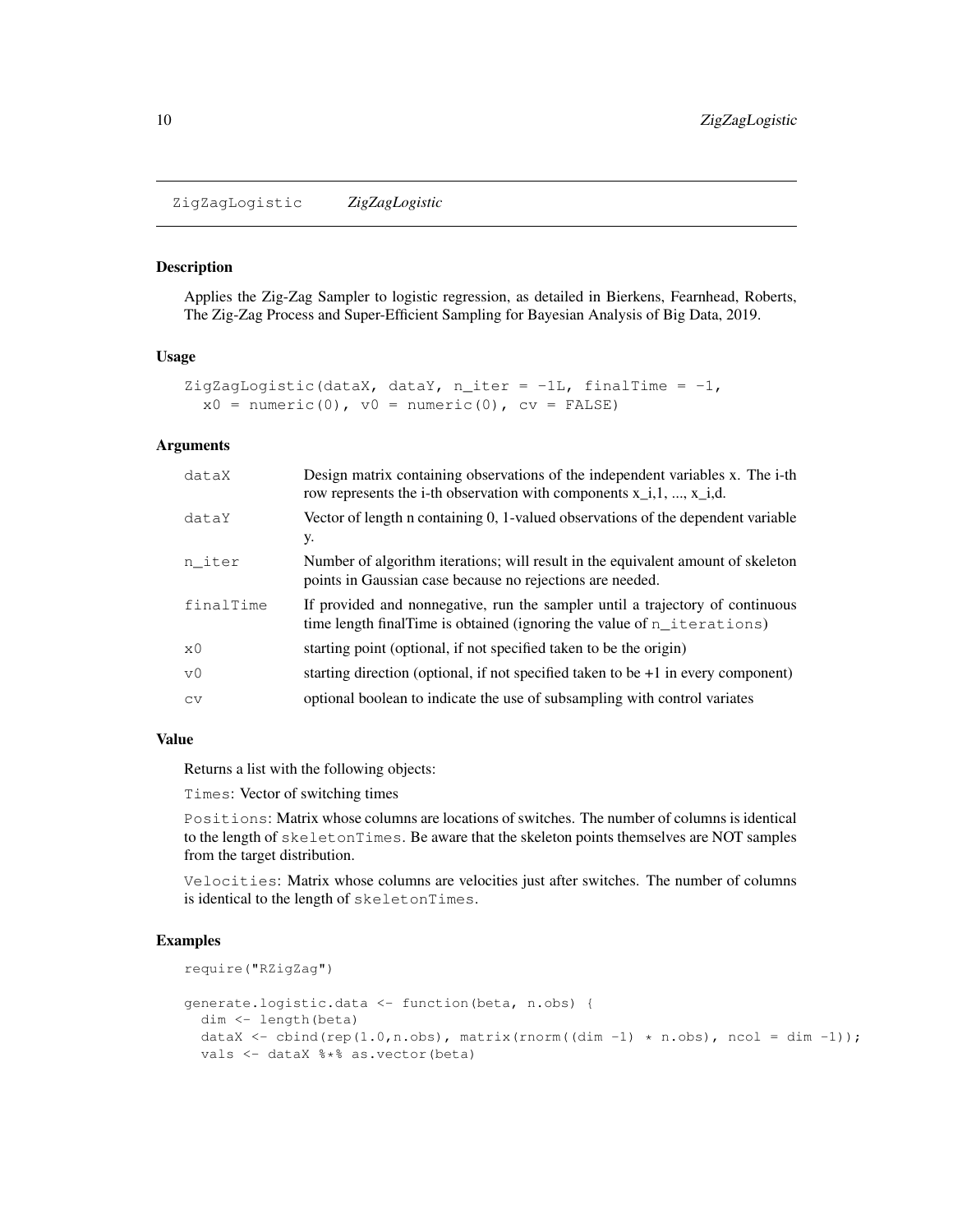## ZigZagStudentT 11

```
qenerateY \leftarrow function(p) { rbinom(1, 1, p)}
  dataY <- sapply(1/(1 + \exp(-\text{vals})), generateY)
    return(list(dataX = dataX, dataY = dataY))
}
beta <-c(1,2)data <- generate.logistic.data(beta, 1000)
result <- ZigZagLogistic(data$dataX, data$dataY, 1000)
plot(result$Positions[1,], result$Positions[2,],type='l',asp=1)
```
ZigZagStudentT *ZigZagStudentT*

#### Description

Applies the Zig-Zag Sampler to a Student T distribution (IID or spherically symmetric)

#### Usage

```
ZigZagStudentT(dof, dim = 1L, n_iter = -1L, finalTime = -1,
 x0 = numeric(0), v0 = numeric(0), sphericallySymmetric = TRUE)
```
## Arguments

| dof                  | scalar indicating degrees of freedom                                                                                                                       |
|----------------------|------------------------------------------------------------------------------------------------------------------------------------------------------------|
| dim                  | dimension                                                                                                                                                  |
| n_iter               | Number of algorithm iterations; will result in the equivalent amount of skeleton<br>points in Gaussian case because no rejections are needed.              |
| finalTime            | If provided and nonnegative, run the sampler until a trajectory of continuous<br>time length final Time is obtained (ignoring the value of $n$ iterations) |
| $\times 0$           | starting point (optional, if not specified taken to be the origin)                                                                                         |
| v0                   | starting direction (optional, if not specified taken to be $+1$ in every component)                                                                        |
| sphericallySymmetric |                                                                                                                                                            |
|                      | boolean. If false, sample iid Student T distribution, if true (default) sample<br>spherically summetric Student t dsitribution.                            |

#### Value

Returns a list with the following objects:

Times: Vector of switching times

Positions: Matrix whose columns are locations of switches. The number of columns is identical to the length of skeletonTimes. Be aware that the skeleton points themselves are NOT samples from the target distribution.